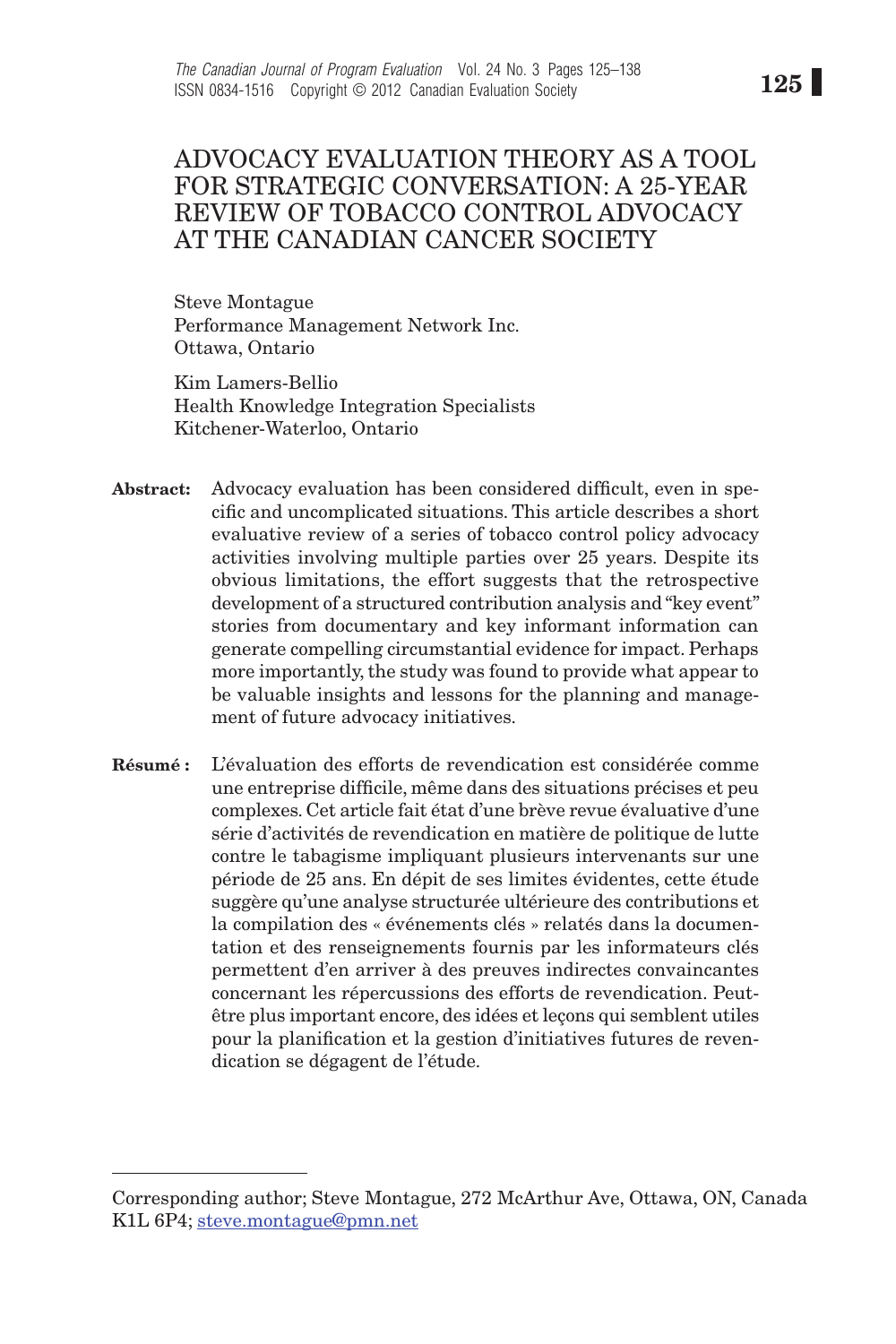## Introduction

The Canadian Cancer Society (CCS), among its various functions, conducts advocacy to governments with regard to many areas of public policy. Its most prominent effort has undoubtedly been its advocacy for tobacco control and, although this work had been recognized as important over the years, a systematic review of the effort had not been conducted as of the end of 2009. Given the Society's development of a new strategic plan to fight cancer, there was senior leadership interest in a retrospective review of impact and lessons regarding its tobacco control advocacy over the last quarter century. The objective of the advocacy analysis described here was to describe key elements of the CCS's tobacco control advocacy story with a view to highlighting achievements and key lessons learned.

The initial intended objective was to map the alignment of advocacy activities with outcomes. In practice, the challenge of collecting documentation resulted in the realignment of the project to collect metrics to show promising evidence of influence and to provide both a framework and an approach that could be used to evaluate advocacy strategies at a future date.

#### The Theory

The evaluation of policy advocacy has been noted as being difficult or impossible. Notwithstanding its difficulties, policy advocacy can be addressed systematically, according to Patton (2008) and others (Egbert & Hoechstetter, 2007).

Inherent in Patton's approach to advocacy impact evaluation is the assumption of usefulness of the evaluation to inform decision making. "As a pragmatic approach, UFE (utilization focused evaluation) advocates no particular evaluation model, theory, values, system or criteria and indicators, methods or procedures" (Stufflebeam & Shinkfield, 2007, p. 439), but instead advocates for an out-of-thebox approach to evaluation that is iterative and flexible. Based on Scriven's (2007) General Elimination Method (GEM; as cited in Patton, 2008, p. 2), Patton presents advocacy evaluation as a "kind of inverse epidemiological method" in which both the cause—in our case CCS tobacco control advocacy strategies—and the effect—changes in tobacco control advocacy policy over 25 years—are known, but what is not as clear is the connection between these two. Retrospective case study methodology is then used by Patton to document the connection. Similarly, Patton's theory assumes that retrospective historical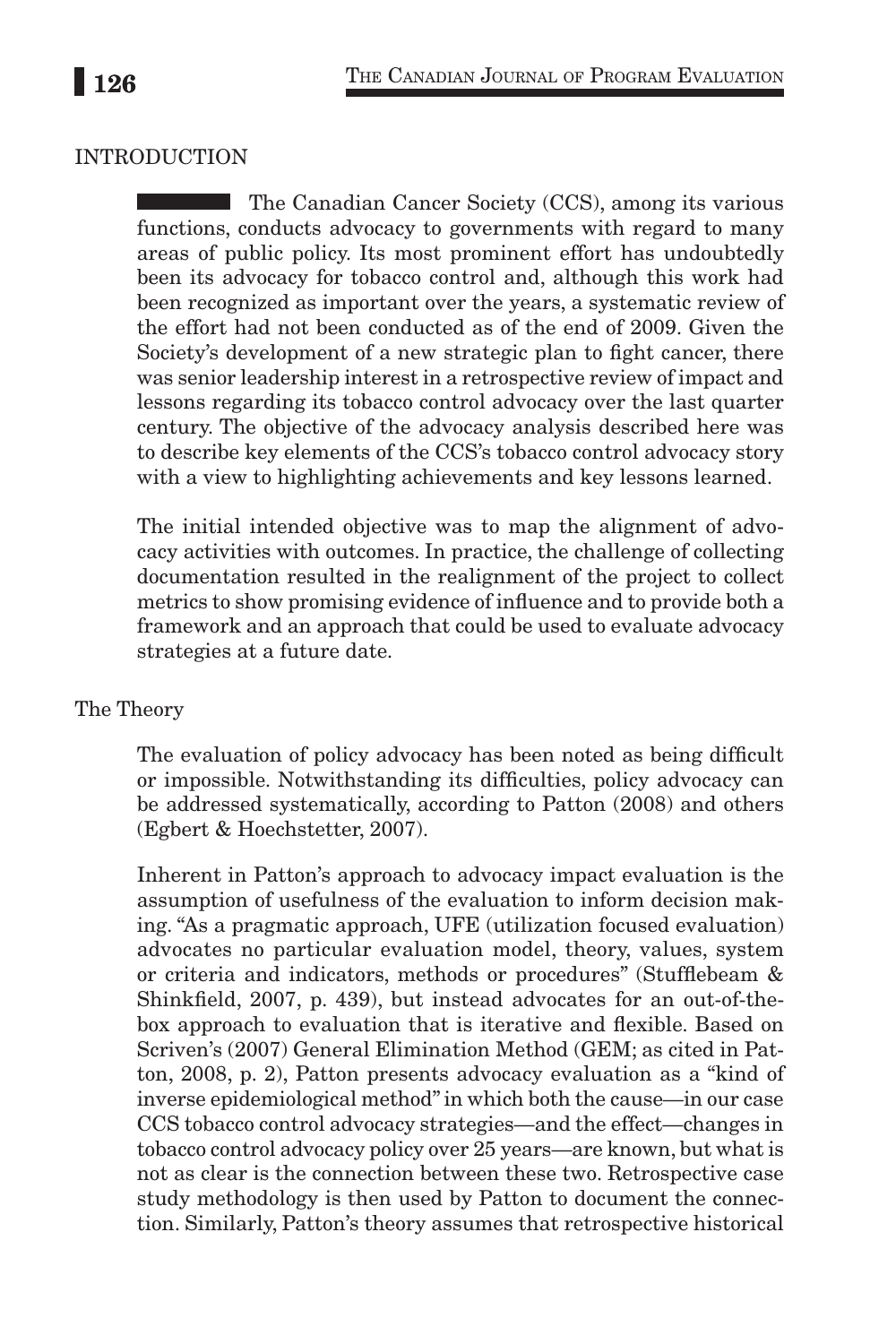data are important to the study design (Patton, 2008). Finally, and also critical to our analysis, Patton acknowledges that retrospective analysis takes time, ideally some form of real time such as the case he presented in his review of influence of a major court decision by a not-for-profit.

Unfortunately, the tobacco control policy advocacy team did not have the luxury of either much time (there was a three-month window to serve strategic planning needs) or real time (many key developments in tobacco advocacy happened decades ago). In addition, the focus was not on a single advocacy effort but rather on a 25-year set of interventions in different areas over time. This made the task daunting. In short, was any kind of retrospective analysis using an evaluation paradigm of any kind even possible in these circumstances?

Fortunately, owing to the unwavering support of CCS senior leadership, the existence of several early indications of some recorded history, and perhaps the adventurous nature of the study team, a basic low-cost design was evolved to address the need.

Limitations were recognized. Information was collected, categorized, synthesized, and validated, but the actual linkage between activities and their direct outcomes were not fully mapped. (After all, memories and recorded data fade over time.) Instead, strategies that likely contributed were identified, based on a contribution analysis "rendering a simple cause-effect conclusion" (Patton, 2008) to policy, legislation, and smoking rate changes over the 25-year time period. Three key substrategies were used:

- 1. noting the sequencing of CCS and coalition activities and subsequent government and other stakeholder reactions, demonstrated commitments, and policy decisions over time
- 2. noting the media prominence given to certain CCS and coalition actions, including media assertions regarding influence
- 3. adopting a conservative approach to impact estimation in terms of policy time advancement.

The following sections outline the study purpose, challenge, systems description, and linkages and results "mapping."

### Purpose

The purpose of this case study was to document 25 years (1985–2009) of the Canadian Cancer Society's (CCS) Tobacco Control Advocacy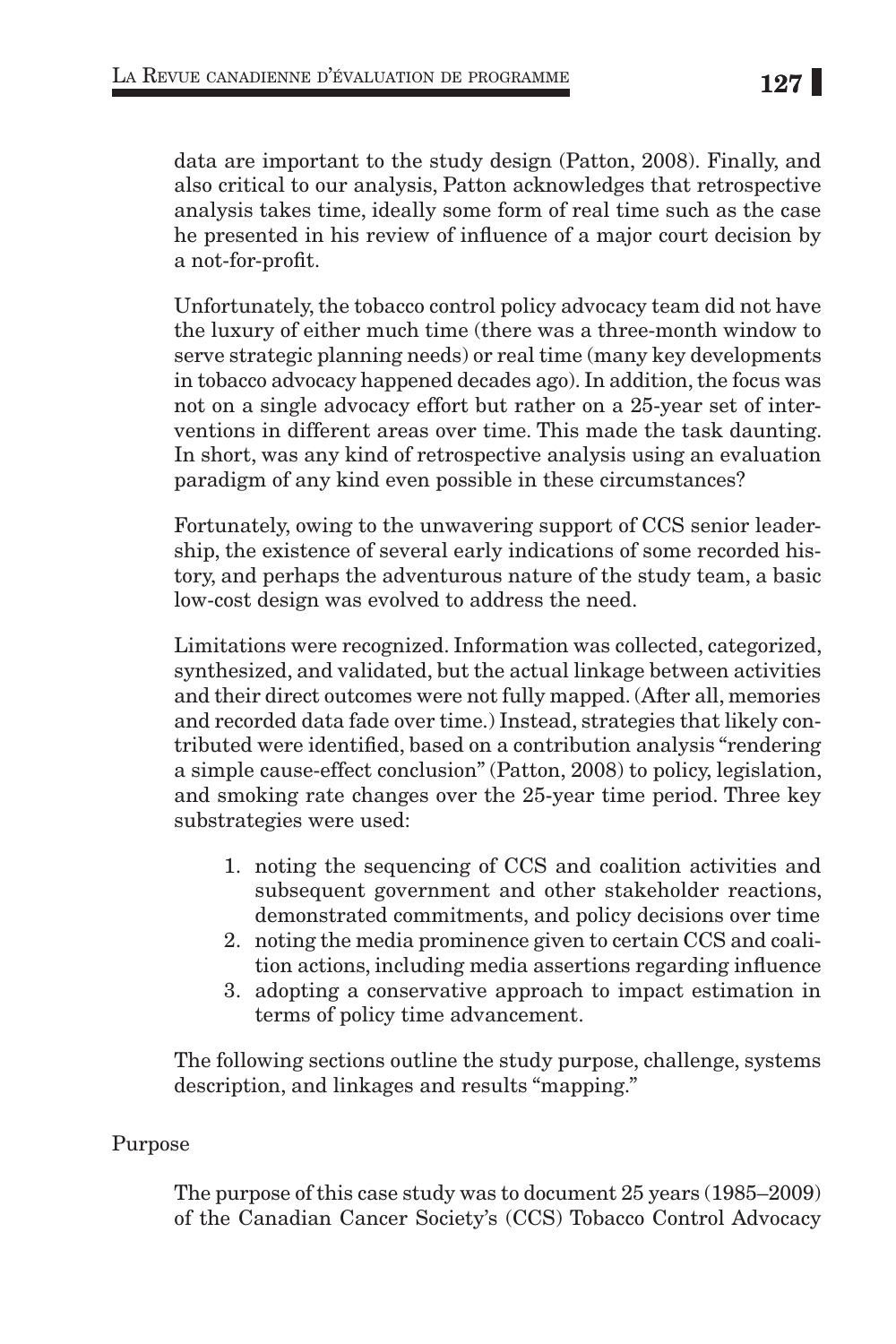Story. Specifically, the objective of the retrospective study was to determine the extent to which CCS tobacco control advocacy influenced Canadian tobacco policy and smoking outcomes over the last 25 years and to document the key apparent relationships and influence trajectories. The second objective was to provide a learning opportunity for the CCS in its future advocacy efforts.

The scope and methodology for this study relied on three lines of enquiry:

- 1. a media content analysis of 1,244 related media records
- 2. content analysis of various documents, publications and videos
- 3. interviews with key CCS and anti-tobacco advocacy partnership members.

### The Challenge

In a perfect world, advocacy analysts collect the necessary documentation to trace their stories. In the real world, as the advocates in this story told us, they were much too busy fighting the tobacco industry and trying to change Canadian tobacco control policy to document activities and outcomes.

Because advocates' strategies for achieving their policy goals often evolve without a predictable script, advocates must regularly adapt their strategies in response to changing variables and conditions. (Harvard Family Research Project, 2009, p. 4)

At best, advocacy evaluation is intended to measure the effectiveness of advocacy strategies. The challenge is determining what metrics should be measured, especially in light of the fact that "advocacy has long been considered too hard to measure and so far relatively few advocates, funders, or evaluators have taken the challenge" (Harvard Family Research Project, 2009, p. 3).

In light of the above, the study team adapted our plan to the needs of the stakeholder and aligned methods by mapping the nature of the Canadian tobacco advocacy control scenario retrospectively over a 25-year time period. The first order of business in doing this was to map the different policy fronts and general strategies used by the tobacco advocacy effort of the Canadian Cancer Society and its emergent coalition.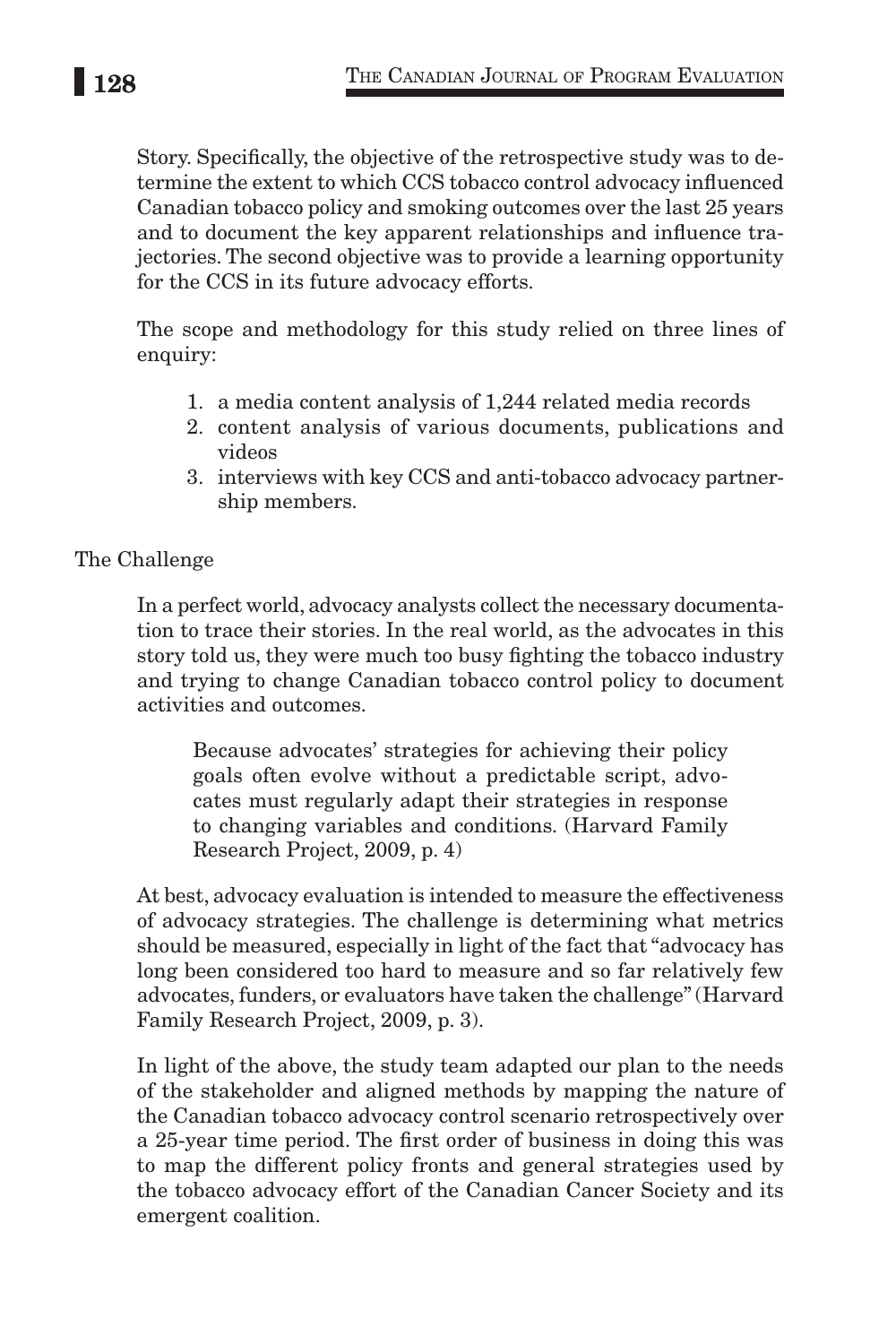### Describing the Systems and Linkages in the Advocacy Story

Advocacy evaluation typically focuses on the policy changes journey rather than just the destination. It captures the changes advocates make on the way to achieving policy goals. (Harvard Family Research Project, 2009, p. 37)

Documents, interviews, and video records suggest that the tobacco control advocacy fight took place on several fronts.<sup>1</sup> These can be viewed as part of a system 'landscape' as follows.

#### The primary public policy front

The primary public policy front relates to policy and rule makers, the federal-provincial/territorial and regional/municipal governments. (It also includes international governing bodies in certain situations.) These groups set policy and govern what other actors do.

### Intermediary front

The legal and court system can also be viewed as a set of intermediaries, as they review and rule on legislation, as well as being part of the enforcement chain (e.g., the Supreme Court of Canada declaring the Tobacco Products Control Act of 1988 unconstitutional in 1995 was a major setback and opened the door to more aggressive tobacco promotion by the industry). Some other key actors include intermediaries such as (a) inspectorates and government agencies who need to uphold the rules; (b) public and private providers who must adhere to the laws and in some ways promote the spirit of them (e.g., originally airlines, and eventually the public space managers of buildings and then food and entertainment establishments, needed to uphold policies against tobacco use); (c) promoters of arts and sporting events who may take promotional funding from tobacco companies in return for some types of product or brand promotion; and (d) groups who will be interested in promoting either tobacco use (typically tobacco industry lead groups) and those interested in promoting tobacco control. This latter group make up key candidates for CCS and advocacy partner efforts.

#### Intermediary media front

The CCS and its advocacy partners clearly worked through, with, and occasionally against the mass media in terms of tobacco control messaging.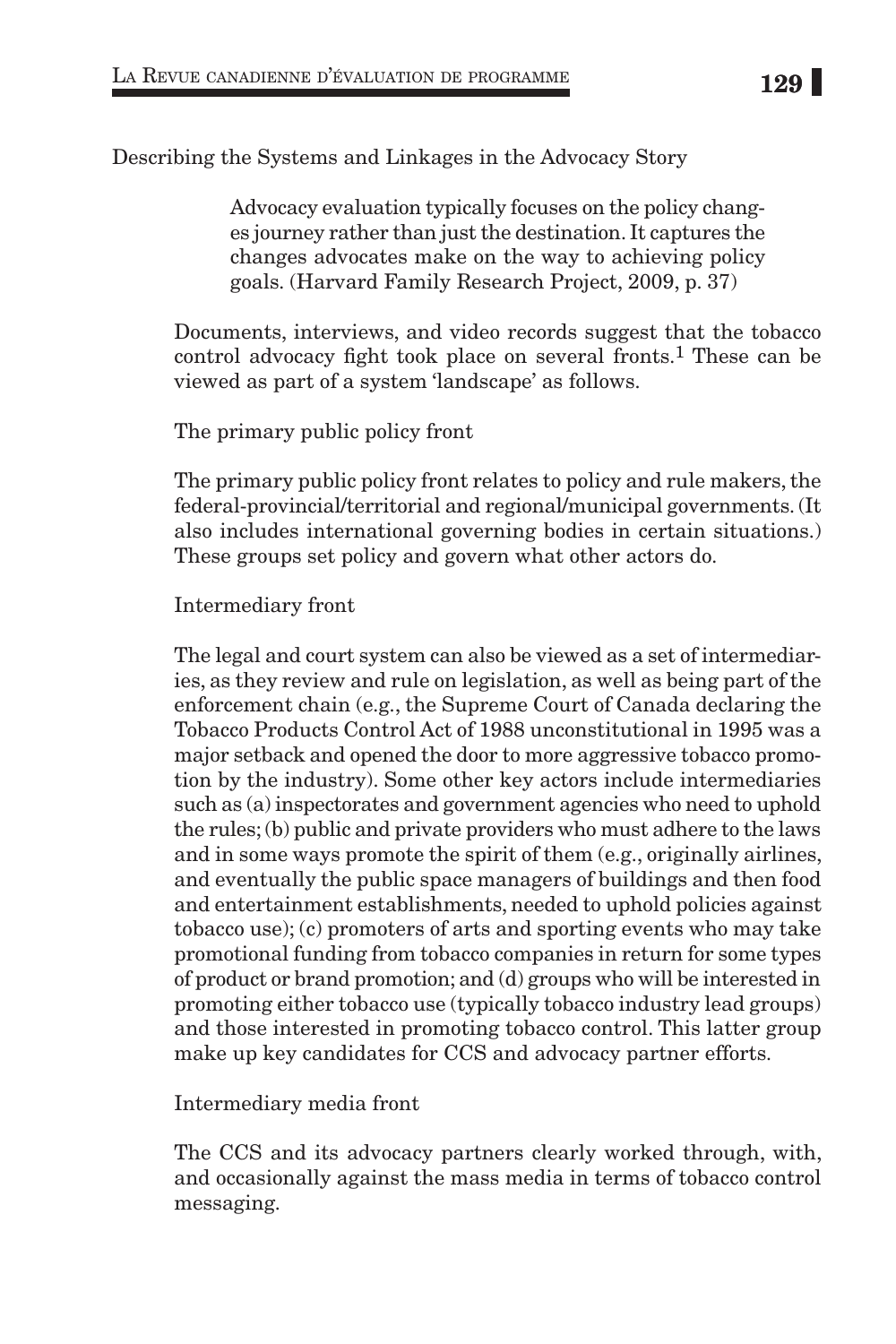### Direct front

A more direct set of system actors include the members of the tobacco supply chain, including the producers, manufacturers, distributors, and retailers of tobacco products. In order for tobacco control policies to work, these groups must also at least adhere to the policies and laws which pertain to them.

Key stakeholder front

Finally citizens and consumers—both smokers and non-smokers need to be considered as key stakeholders. These are summarized in Figure 1 and the key strategies described in it.

### **Figure 1 The Tobacco System Landscape and Tobacco Control—A Fight on Many Fronts**



#### *Key Strategies:*

- (1) Engagement and collaborative work with key partners, Smokers Rights, physicians
- (2) Policy rule makers including legislators
	- (2a) Smokers when they smoke
	- (2b) Taxes on tobacco
	- (2c) Restrictions on advertising
- (2d) Restrictions on marketing
- (2e) Battling contraband
- (3) Direct contact/communications with the public
- (4) Direct support to smokers
- (5) Worldwide advocacy—ad bans, smoking bans, graphic warnings and taxes all adopted by other countries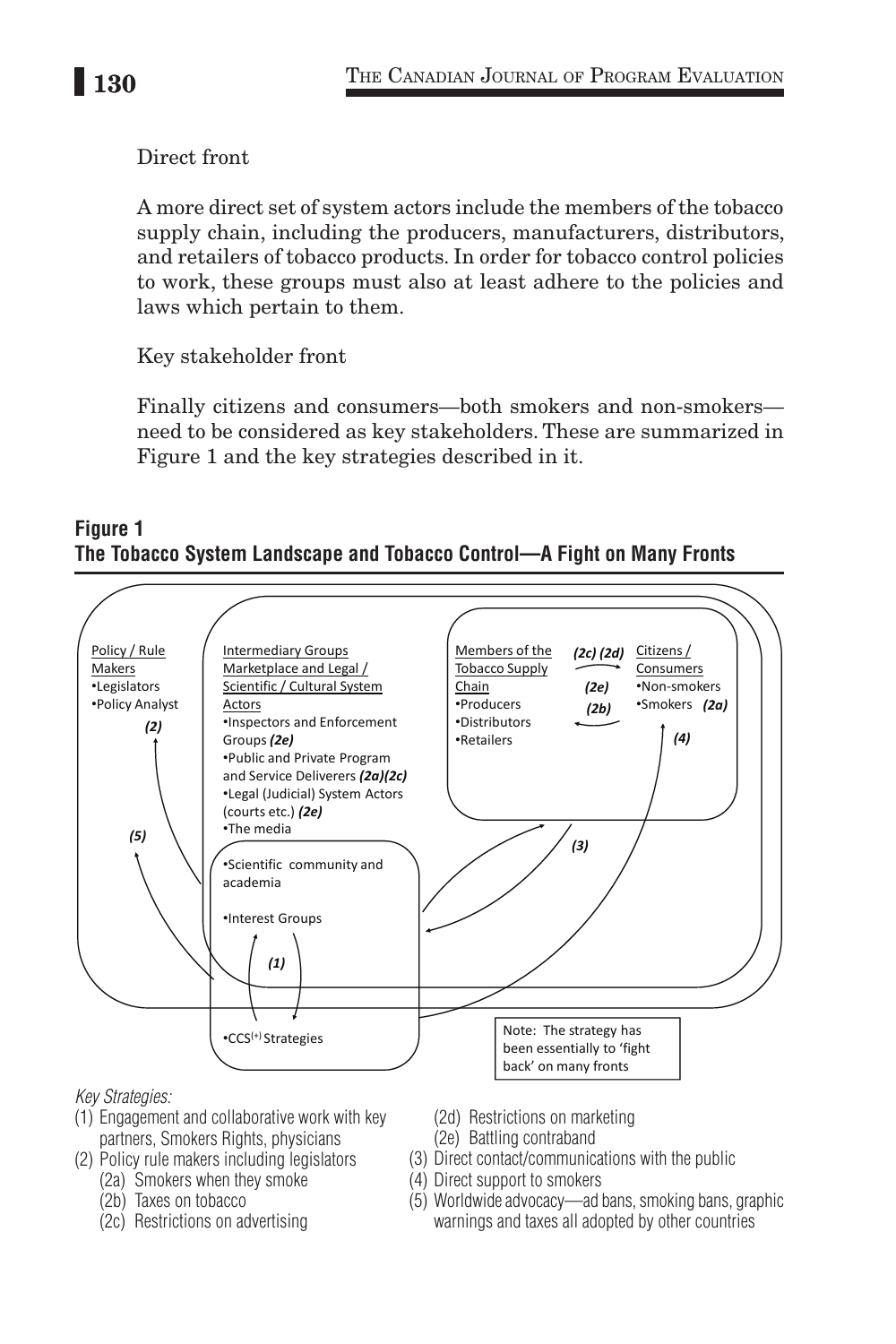In summary, the CCS tobacco control advocacy addressed virtually every possible system in the tobacco policy landscape. It can therefore be said that the battle was fought on many fronts. Evidence from media and interview sources also suggested that it did so consistently over time.

### Results Mapping Retrospective

Mapping developments over time became another key element in the analysis. Figure 2 summarizes a few key developments over the 25 years from 1985 to 2010 (the actual mapping working papers contain many more change points). It is important to note two important features of this descriptive chart:

- 1. The hierarchy of changes displayed on the vertical axis essentially shows elements under the CCS and coalition control at the bottom, proceeding to engagement, reactions, support, and the development of knowledge, ability, skills, and aspirations leading to policy changes across institutions and governments. The top of the chart shows end outcome results of policy change—smoking rates—and at the very top lung cancer rates as a proxy for overall cancer burden. This adaptation of the Bennett hierarchy (Bennett, 1979, as cited in Patton, 1997, p. 235) over time lays out the sequence of events differentiated by "closeness" to direct CCS attribution (i.e., the higher one goes in the chart, the higher the level of outcome and generally the less direct the attribution to CCS advocacy activities).
- 2. The time series depiction seeks to differentiate elements that appeared to show compelling direct cause-effect evidence (e.g., the Coalition advocated for a tax increase of \$4 per carton, which was reflected in media and directly reflected in volunteer take-up and eventually in an actual policy change increasing taxes by \$4 per carton) versus those for which the team had not been able to establish a compelling direct link. These are depicted by solid and dotted lines, respectively. (Note: Given more time, the team would proceed to build stronger direct link cases for a number of the events on this map—and beyond.)

This overall summary was also qualitatively validated by constructing key spark plug events or important sequences of key events. These events are described in the full case study (Canadian Cancer Society, 2010).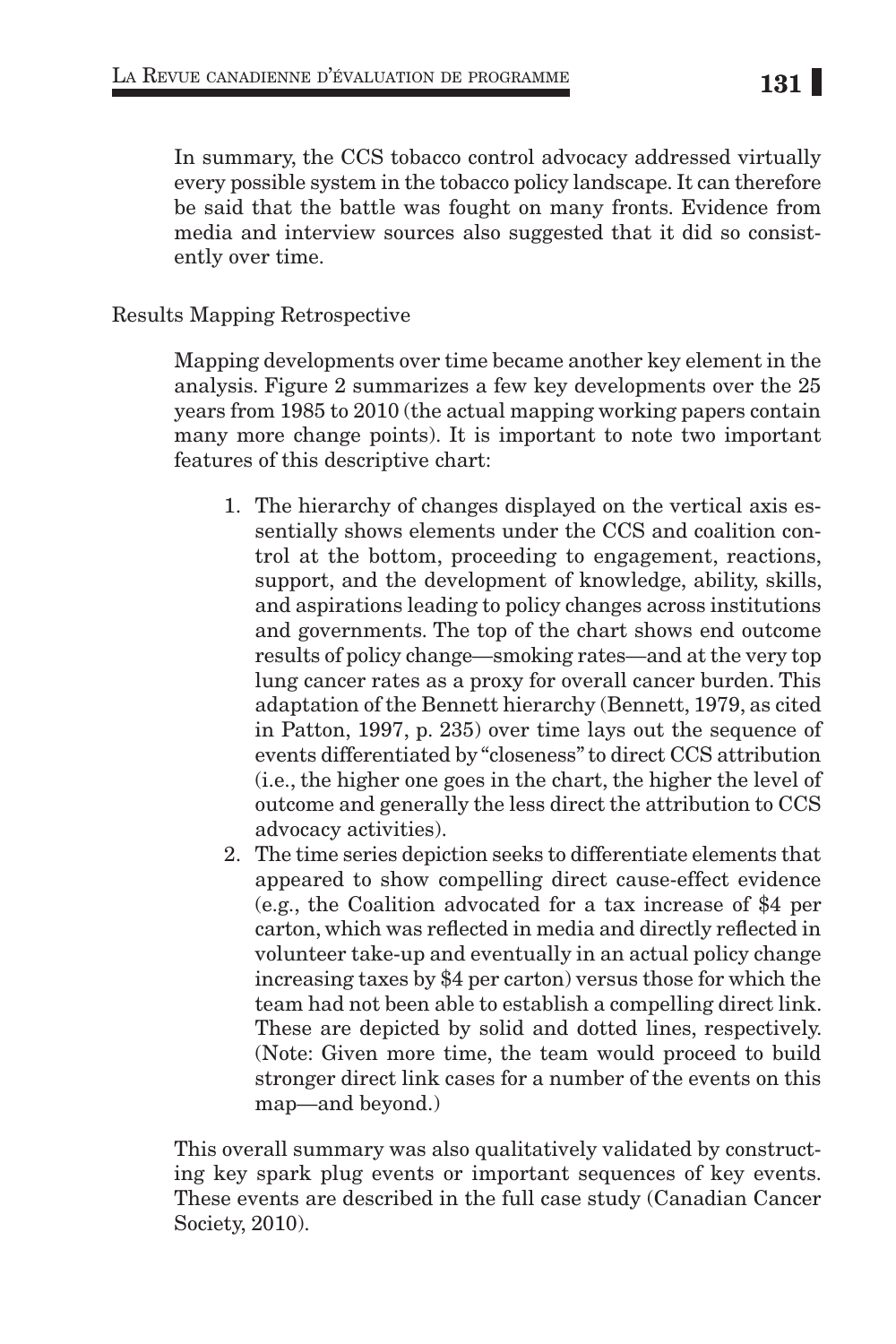

**Figure 2 Visual Mapping of Canadian Tobacco Advocacy Control 1950–2009**<sup>1</sup>

1 This chart shows summary highlights only and is supported by over 100 pages of charts covering each year from 1985-2010 in detail. It is also supported by a set of 'key elements' write-ups. For more on these see the full case study.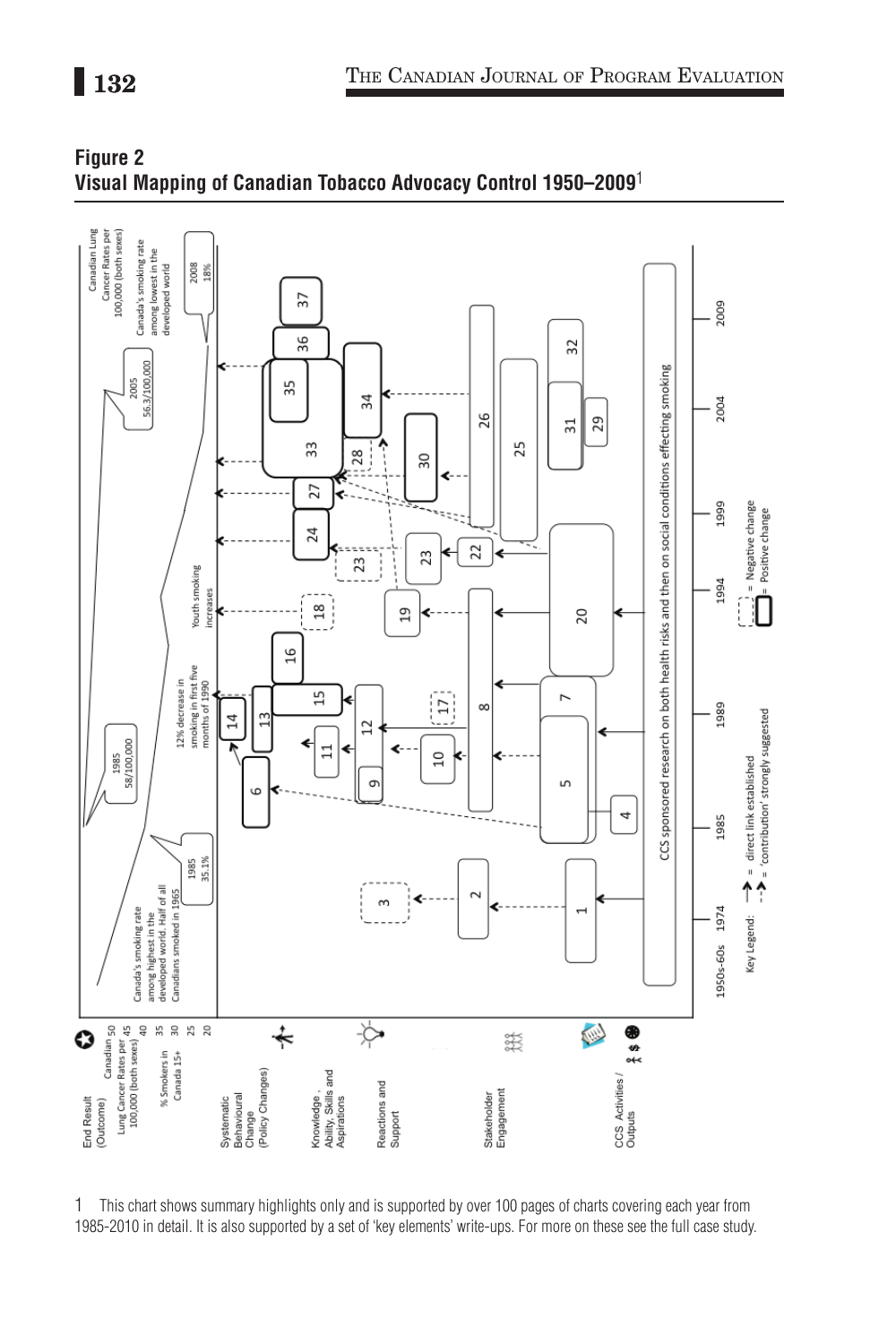# **Legend for Figure 2**

| 1              | 1950-1970s - First large-scale epidemiological study showing asso-               |
|----------------|----------------------------------------------------------------------------------|
|                | ciation between lung cancer and smoking and related messages on                  |
|                | cancers related to tobacco use. Various messages on cancers related              |
|                | to tobacco use.                                                                  |
| $\overline{2}$ | 1970s - Media pick-up and report on Canadian Cancer Society pre-                 |
|                | sentations on hazards of smoking.                                                |
| 3              | 1974 – Private members Bill C-242 (non-smoking sections in buses,                |
|                | planes, and trains) was approved at second reading but did not                   |
|                | receive final approval.                                                          |
| 4              | 1986 - Canadian Cancer Society hires full-time advocate, Ken                     |
|                | Kyle.                                                                            |
| 5              | 1986 – Lobby to ban smoking on planes. Coalition formed, Kyle's                  |
|                | office, the War Room, 'new tactics' – aggressive approach (e.g., Ca-             |
|                | nadian Cancer Society advocates that members fly Air Canada to                   |
|                | counteract threatened industry boycott over flight smoking bans).                |
| 6              | 1987 – Smoking is banned on domestic flights 2 hours or less, Air                |
|                | Canada voluntarily extends ban on flights to New York, Montreal,                 |
|                | and Toronto (in 1988 ban extends to other US destinations).                      |
| 7              | 1989 – Lobbying for tax increase of \$4 per carton.                              |
| 8              | 1989 – Various media reports of Canadian anti-smoking coalition                  |
|                | that include Canadian Cancer Society efforts and messages.                       |
| 9              | MP "commitment questionable." Minister Epp notes difficulties.                   |
| 10             | 2000 – CCS advocates for health warnings to increase awareness of                |
|                | negative effects of smoking. Various Canadians increase awareness                |
|                | of issue.                                                                        |
| 11             | 1988 - Parliament passes Tobacco Products Control Act, banning                   |
|                | advertising (Bill C-51), and Non-Smoker's Act (Bill C-204), restrict-            |
|                | ing smoking in federally regulated workplaces and public places.                 |
|                | Both come into force in 1989.                                                    |
| 12             | 1986 - Volunteer lobby. Canadian Council on Smoking and Health;                  |
|                | Canadian Medical Association; Heart and Stroke Foundation                        |
|                | of Canada; Non-Smokers' Rights Association; Physicians for a                     |
|                | Smoke-Free Canada. Sustaining a successful policy: the treatment                 |
|                | of tobacco taxation in the 1991 Federal Budget. A submission to the              |
|                | Minister of Finance, the Honourable Michael Wilson. (See Cunning-<br>ham, 1996.) |
| 13             | 1988 - Tobacco Products Control Act & Non Smokers Health Act                     |
|                | passed, with assent in 1990.                                                     |
| 14             | 1989 – Smoking prohibited on all Canadian air carrier flights. In-               |
|                | ternational Civil Aviation Organization ban smoking on all flights.              |
|                |                                                                                  |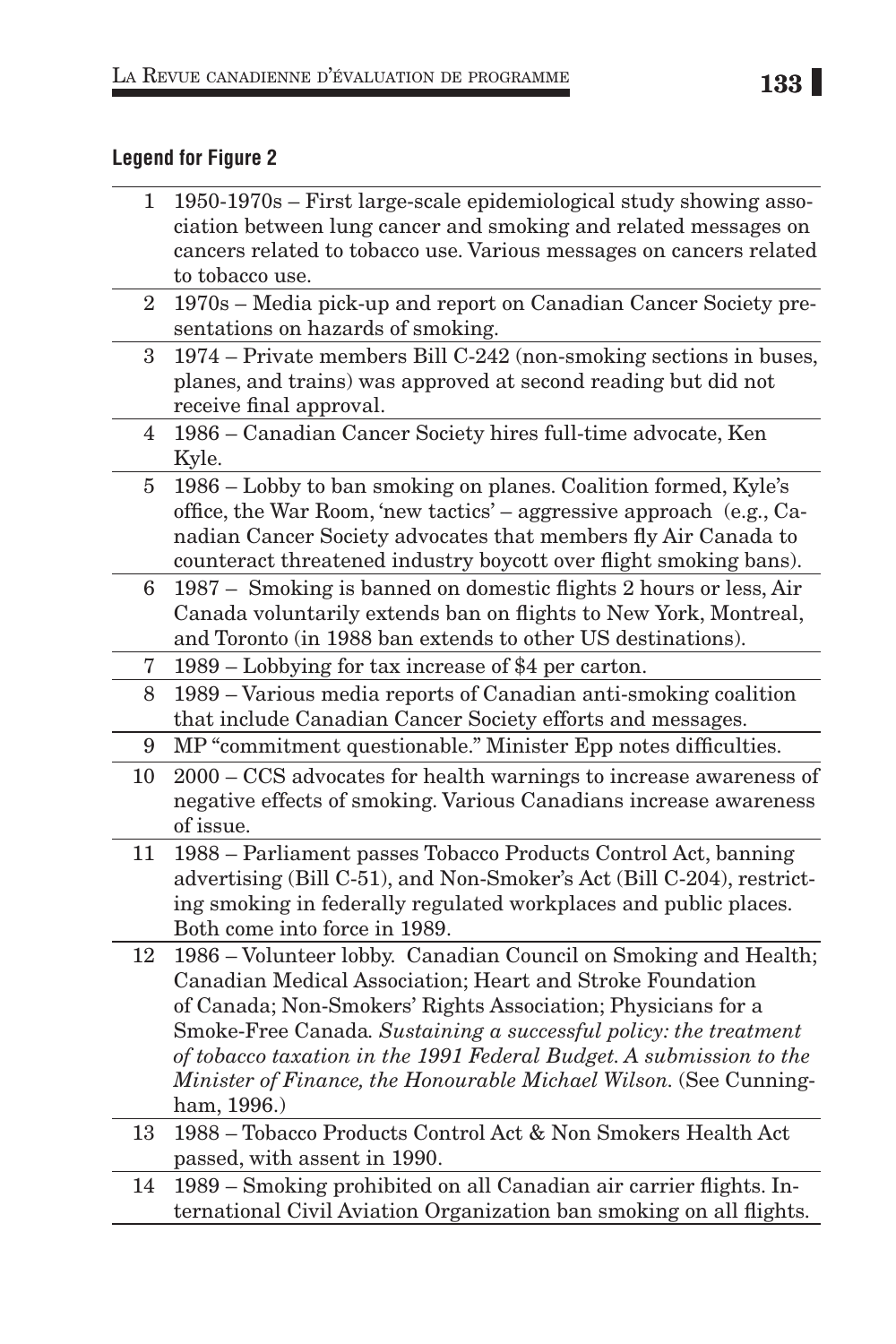| 15     | 1989 – Federal tobacco tax increases by \$4 per carton.                              |
|--------|--------------------------------------------------------------------------------------|
| 16     | 1988 – Start of tide of various voluntary smoking bans across                        |
|        | Canada.                                                                              |
| 17     | 1989 - Supreme Court of Canada refuses Canadian Cancer Society                       |
|        | as intervener.                                                                       |
| 18     | 1994 - Tobacco tax rollback.                                                         |
| 19     | Knowledge that packaging dissuades teens.                                            |
| 20     | 1988 – Coalition rendered various aggressive communication tac-                      |
|        | tics. Cancer Institute of Canada-CAPCA science connections.                          |
| 21     | 1995 - Tobacco Control Products Act struck down by Supreme                           |
|        | Court of Canada.                                                                     |
| $22\,$ | 1998 – Various engagements by Minister Dingwell.                                     |
| 23     | 1994 – Commitment Minister.                                                          |
| 24     | 2000 - Bill C71 Act to amend Tobacco Act passed.                                     |
| 25     | Key engagements and positive reactions noted by key provinces re:                    |
|        | public space ban - Division-by-Division mobilization and action.                     |
| 26     | Various media mentions of Canadian Cancer Society and now                            |
|        | others re: pronouncements on tobacco issues. Canadian Cancer So-                     |
|        | ciety (R. Cunningham) prominent in media quotes from this point                      |
|        | on.                                                                                  |
| 27     | Taxes increase (e.g., all provinces and territories raise tobacco<br>taxes in 2002). |
| 28     | 2004 – Constitution challenge to tobacco legislation by industry.                    |
| 29     | 2004 - Canadian Cancer Society led fight on constitutional chal-                     |
|        | lenge.                                                                               |
| 30     | 2004 - Canadian Cancer Society accepted as intervener by the                         |
|        | Supreme Court of Canada.                                                             |
| 31     | Major Canadian Cancer Society advocacy efforts in each Division                      |
|        | begin regarding smoking bans.                                                        |
| 32     | 2001 - Influence Federal Tobacco Control Strategy and Federal-                       |
|        | Provincial policy, Canadian Partnership Against Cancer.                              |
| 33     | Multiple provinces and municipalities implement public space                         |
|        | smoking bans across Canada.                                                          |
| 34     | 2001-2006 - Government of Canada increases investment in poli-                       |
|        | cies advocated by Canadian Cancer Society from \$20m to \$291m                       |
|        | over 5 years.                                                                        |
| 35     | Estimates of 80% of workplaces smoke-free by mid 2000s                               |
| 36     | 2005 - Supreme Court of Canada upholds tobacco amendments                            |
|        | retracting promotion.                                                                |
| 37     | 2007 - Nova Scotia bans smoking in vehicles with children. Others                    |
|        | follow.                                                                              |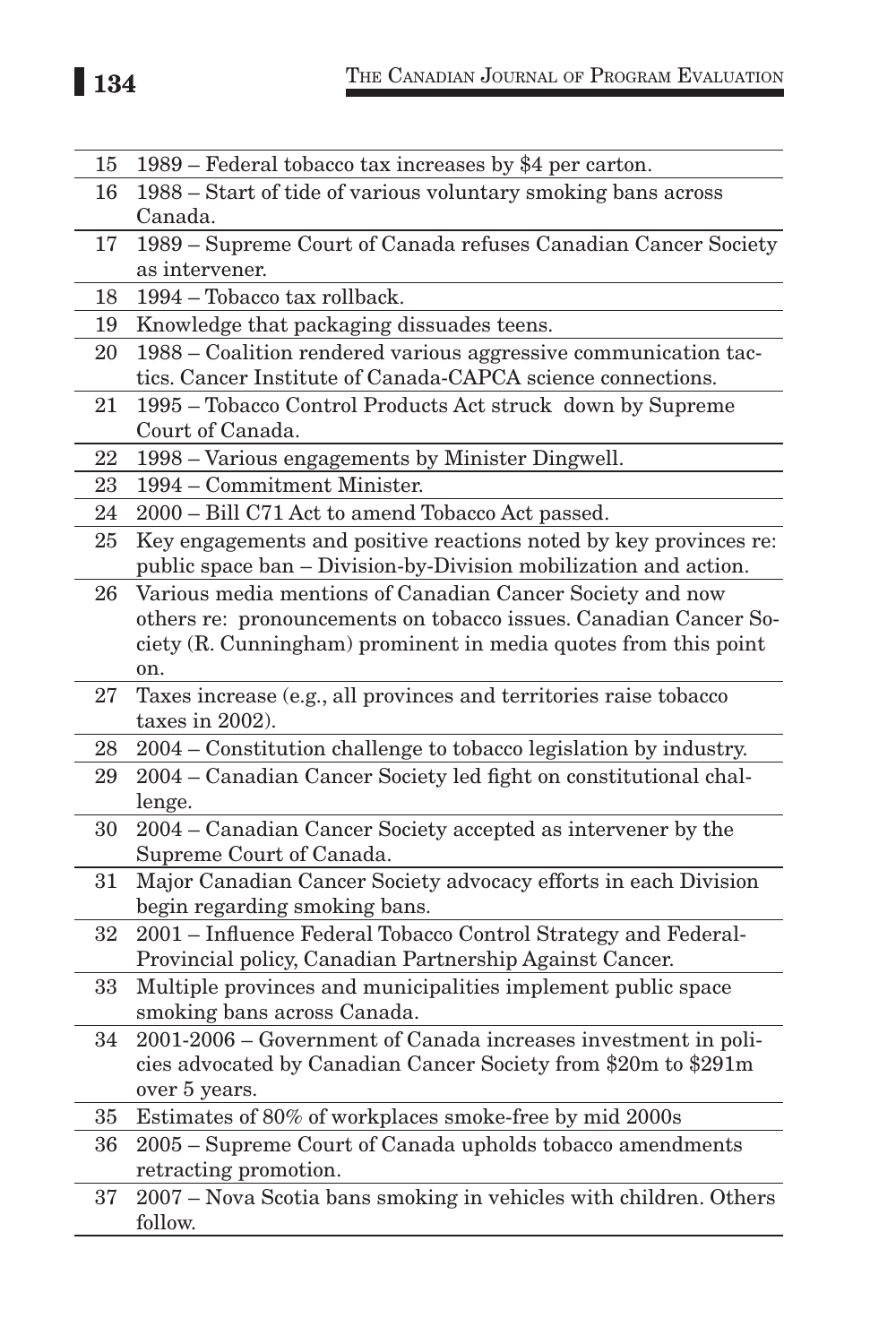### **CONCLUSION**

Case evidence suggests that from the mid 1980s onwards tobacco control policies began to distinctly change on several fronts. A chain reaction of strategic spark plug events arguably ignited a tide of events that turned Canadians and politicians off cigarettes over the 25-year period, including:

- restricting promotion of tobacco (event sponsorship);
- restriction of tobacco products (flavoured cigarillos and packaging ("light" or "mild" cigarettes, warnings, and graphics);
- limiting how tobacco could be sold (power wall and how sold restrictions);
- bans—public spaces and workplaces (restrictions on where tobacco could be smoked);
- taxes on cigarettes; and
- battling contraband (smuggling and illegal distribution—selling to youth).

The Canadian Cancer Society was involved in advocacy for all of these policies. Some of them showed directly attributable changes in terms of specific suggested changes, timing, and events, and others require a stronger leap of faith at times to suggest clear attribution.

Interviews and documentary evidence show that a strategy of coalition building was employed throughout the time period under examination. The closeness of the coalition relationship is qualitatively documented by interviews, books, diaries, and video records, while a quantitative analysis of media pick-up suggests that the advocacy partnership was consistently quoted or referred to as a coherent group. This appears to have extended an already impressive reach and credibility (due to CCS's long-term affiliation with the National Cancer Institute of Canada) even further in both science circles and other major advocacy groups. A testament to the value of this network was its ability to mobilize a thousand phone calls from across Canada on the eve of the vote on the renewal of the Tobacco Act bill C-71 in 1997 (Micay, 1997) to counteract last-minute efforts by the pro-tobacco lobby to scuttle key elements.

A time series analysis suggests that on several key occasions, major CCS and coalition efforts were precursors to significant policy and legislative changes.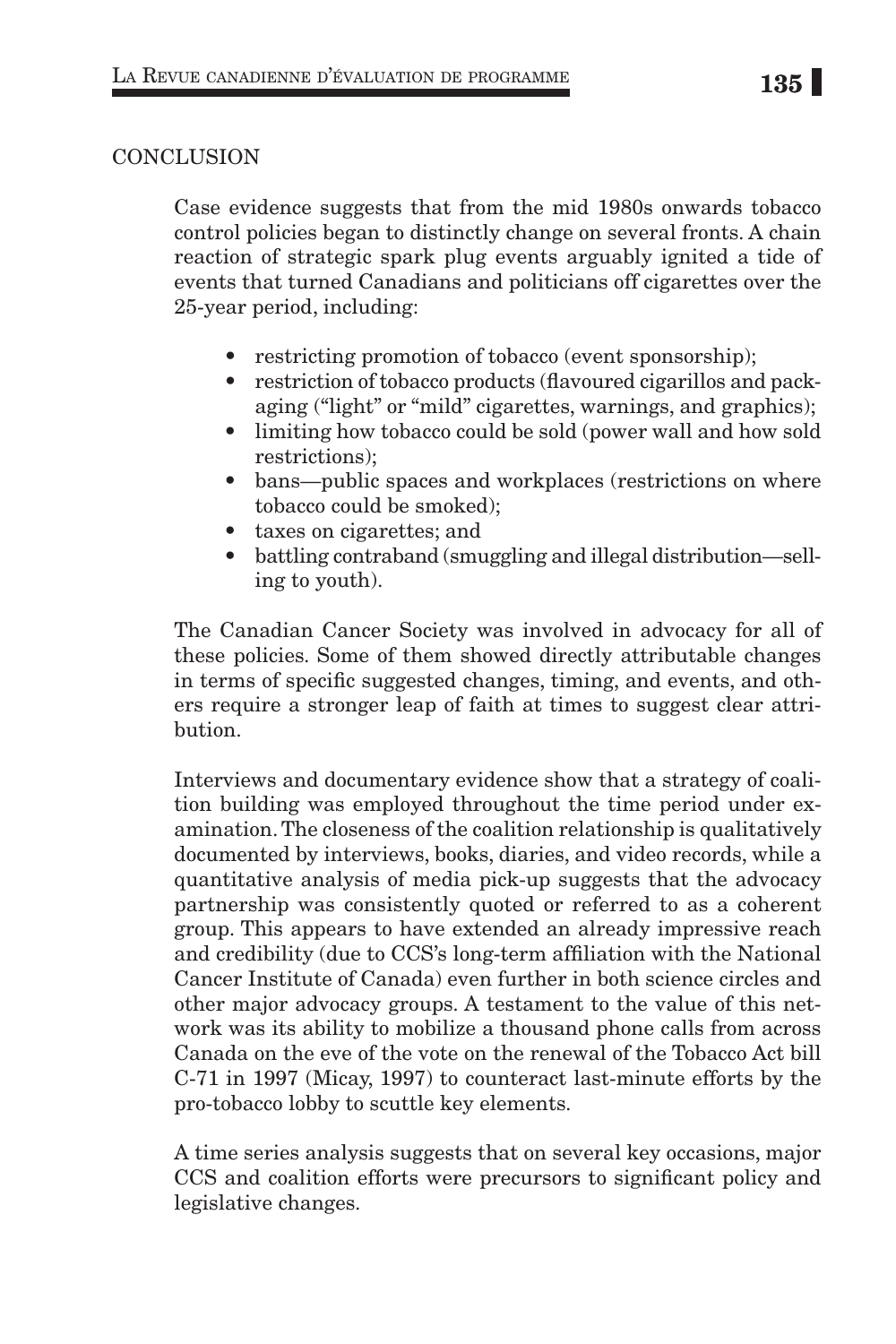In summary, this case example demonstrated how a structured results logic can be constructed as a retrospective time series to help provide a plausible, if not fully verified, version of the nature of policy work and its influence.

As we started by noting Patton's approach as inspiration, so we must finish by referring to two of his key tenets:

- 1. *Build a case*. Both Patton (2008) and, in Canada, Mayne (2001) have suggested that it is important to lay out a theory and to develop evidence in support of that theory (and then to challenge it). Patton likens it to a court case. In our situation, perhaps it is a civil case, where we are not looking for proof beyond a reasonable doubt but rather are seeking to establish on balance that the CCS influenced Canadian Tobacco policy and that in turn this helped Canadians. The case can further be helped by asking: "Given this evidence, what is the likelihood that the CCS-Coalition advanced the adoption of various key elements of tobacco control policy?" In order to get a minimum quantification we can further ask: What is the likelihood that the CCS-Coalition efforts advanced policy by 2 years? 3 years? 5 years? Again, using our civil case and a jury trial as an analogy, what would reasonable people conclude from this circumstantial evidence? The jury could determine not "damages" but rather time advance benefits. In this case, while a full "jury trial" was not conducted, the reasonable-person test strongly suggests that policy was advanced at least 3 years and perhaps 5 years, while some knowledgeable (though possibly biased) experts have suggested as much as 10 years. The point is that, even if the advance caused by CCS-Coalition advocacy was 1 year (a point even staunch opponents would likely concede), a crude cost-benefit analysis suggests that the investment in tobacco control advocacy produced a cost-effective investment compared to other investments in prevention over this time period.2
- 2. *Evaluate for the users*. Early evidence suggests that the CCS senior leadership, having requested the study, is already using the results, not just to demonstrate success but, perhaps more importantly, to use the lessons learned in strategies, tactics, and activities in current policy advocacy work. The framework and stories established here are being used to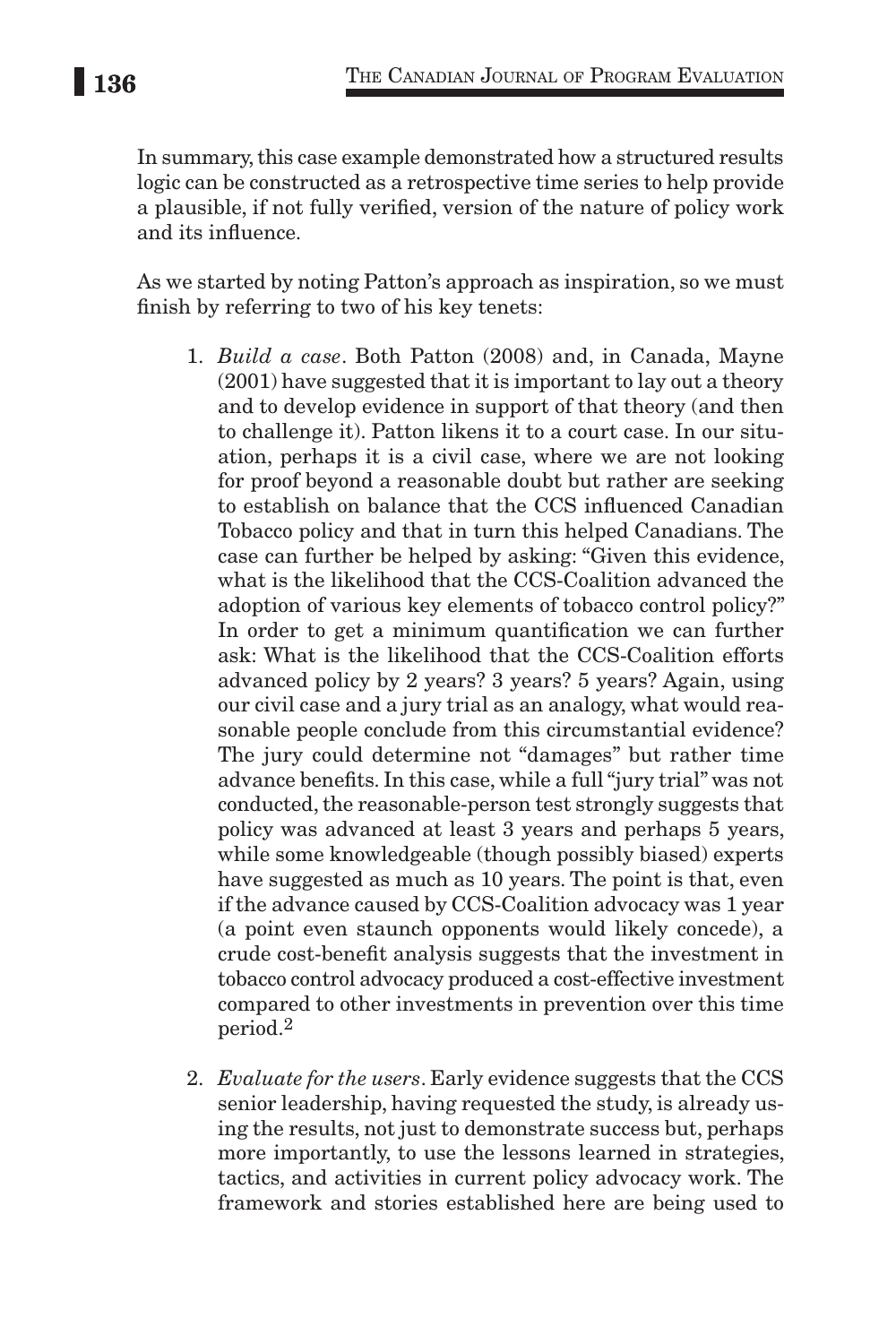foster dialogue and continuous improvement. This is the essence of utilization focused evaluation.

While the results of this short evaluative effort at a policy-advocacy study are encouraging, they are at best a humble beginning. Perhaps the most important immediate outcome of this work for the CCS is its demonstration of the value of such work as the Society rolls out its new assertive strategy to fight cancers over the years to come. In this way evaluative thinking is beginning to be seen as an integral part of strategy, planning, and management at the Canadian Cancer Society for advocacy and, ideally, for all organizational initiatives.

#### **NOTES**

- 1 The "fight" analogy is prominent in the history of tobacco control. G. Mahood, the Executive Director of Non-Smoker's Rights Association, Canada says in a 1997 video, *Up From the Ashes: The Fight for a New Tobacco Act*, "You simply have to fight for every single inch of turf." In the same video, lead CCS advocate Ken Kyle continues the fight analogy: "[We've] got to find ways to inject major funds to match the opposition."
- 2 The detailed analysis for this assertion involves some confidential cost information not shareable in this article.

### **REFERENCES**

- Canadian Cancer Society. (2010). *CCS Tobacco Control Advocacy: A 25 year battle.* Unpublished. Retrieved from ccsstrategicplan@cancer.ca
- Cunningham, R. (1996) *Smoke & mirrors: The Canadian tobacco war*. Ottawa, ON: International Development Research Centre.
- Egbert, M., & Hoechstetter, S. (2007). Evaluating nonprofit advocacy simply: An oxymoron, the evaluation exchange. *Harvard Family Research Project, 13*(1). Retrieved from http://www.hfrp.org/evaluation/ the-evaluation-exchange/issue-archive/advocacy-and-policy-change/ evaluating-nonprofit-advocacy-simply-an-oxymoron
- Harvard Family Research Project. (2009). A user's guide to advocacy evaluation planning. Cambridge, MA: Harvard Graduate School of Education. Retrieved from http://www.hfrp.org/evaluation/publications-resources/a-user-s-guide-to-advocacy-evaluation-planning